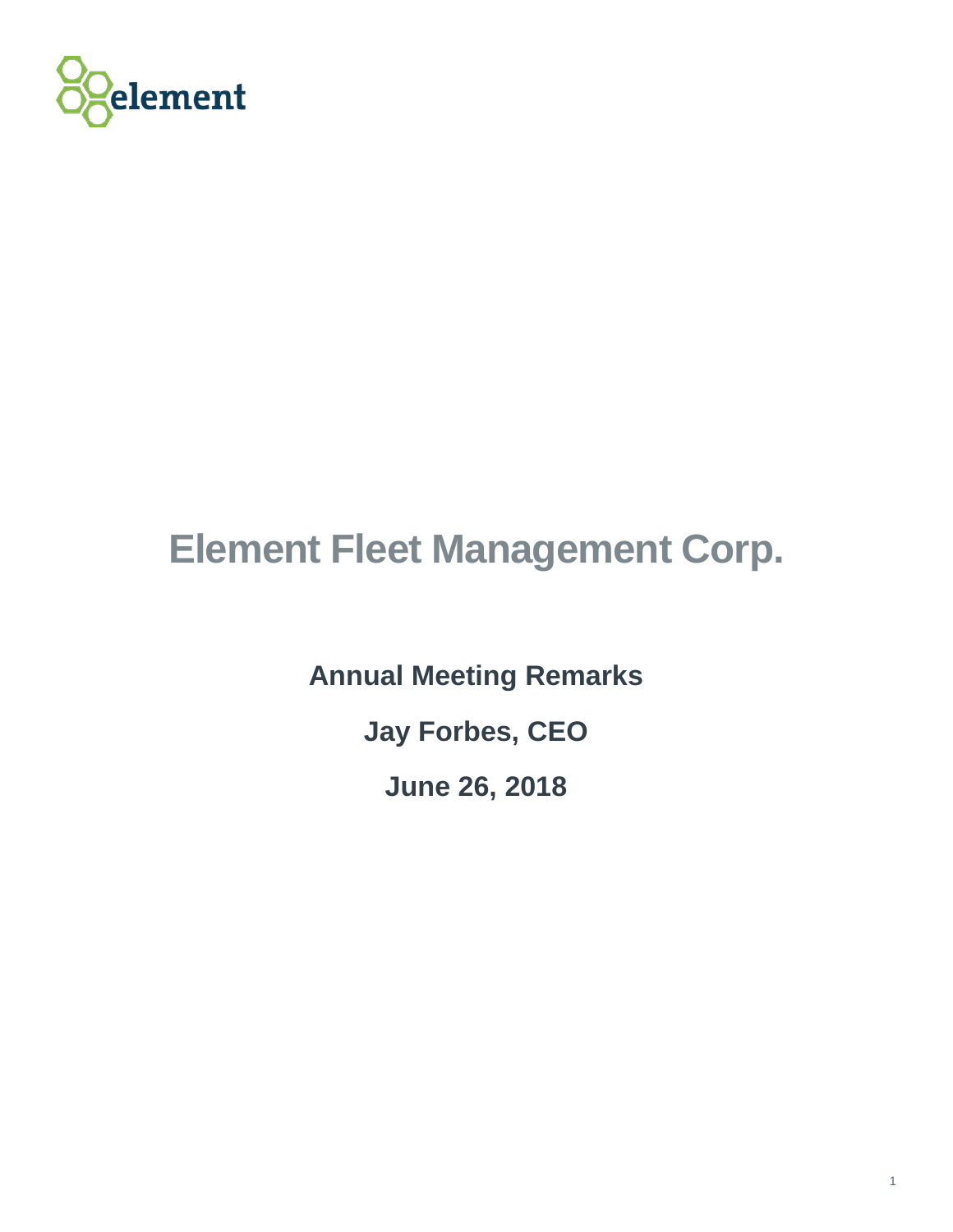## **Annual Meeting Remarks by Jay Forbes, CEO, Element Fleet Management Corp. June 26, 2018**

Thank you, Brian, and good morning everyone.

It is my pleasure to address you for the first time as Chief Executive Officer of Element Fleet Management. I'd like to begin by sharing with you some observations from my first three weeks in the role. I've spent those days travelling to our offices around North America to meet customers and a cross-section of the Element employees who attend to their needs on a daily basis.

Anybody who spends any time with me learns very quickly that I am a curious person. And over the past 25 days, I've asked our employees and customers all sorts of questions: What are we doing well? Where can we improve? How can we foster even more collaboration, engagement and innovation across our team? And how can we create more value for our stakeholders? I've also met with numerous investors and lenders, and I've asked them for their feedback and expectations. I refer to this as a "listening tour," the first phase of my deep dive into our business to understand how we operate on a day-to-day basis.

## Here's what I've heard.

Our customers value what we are doing, and importantly, how we do it. They cite the deep industry experience and obvious care our front-line employees take in making their drivers safer and more productive as key factors as to why they remain loyal to Element. That passion for and dedication to serving our customers was evident throughout the many departments and geographies I visited. Our employees are engaged, excited and full of ideas to make us better. At every stop, I heard real, candid, thoughtful feedback. We have bright, capable employees that are truly optimistic about what can be done here.

Shareholders and lenders I spoke to are supportive and confident. That said, investors and lenders alike want to understand our plans to address 19th Capital and to put Element Fleet back on a path of profitable, sustainable growth.

All of this has confirmed what I already believed to be true and what made me so intent on becoming Element Fleet's new leader. This is a remarkable enterprise with outstanding people, outstanding products and outstanding prospects. At the same time, there is a recognition that we have also stumbled badly as we integrated the systems of the predecessor companies that were combined under the Element Fleet umbrella to create the industry leader we are today. Every employee I have spoken with feels the weight of this. They know we can and must do better. The opportunity now is to take what has been created -- a world-leading fleet leasing and services company – and enhance its performance so that everyone - shareholders, employees, customers -- derives even more value.

My first month of outreach is coming to a close. With the benefit of insights and perspectives gleaned from investors, lenders, employees and customers, we are now ready to shift to the next phase. That is the Strategic Assessment phase.